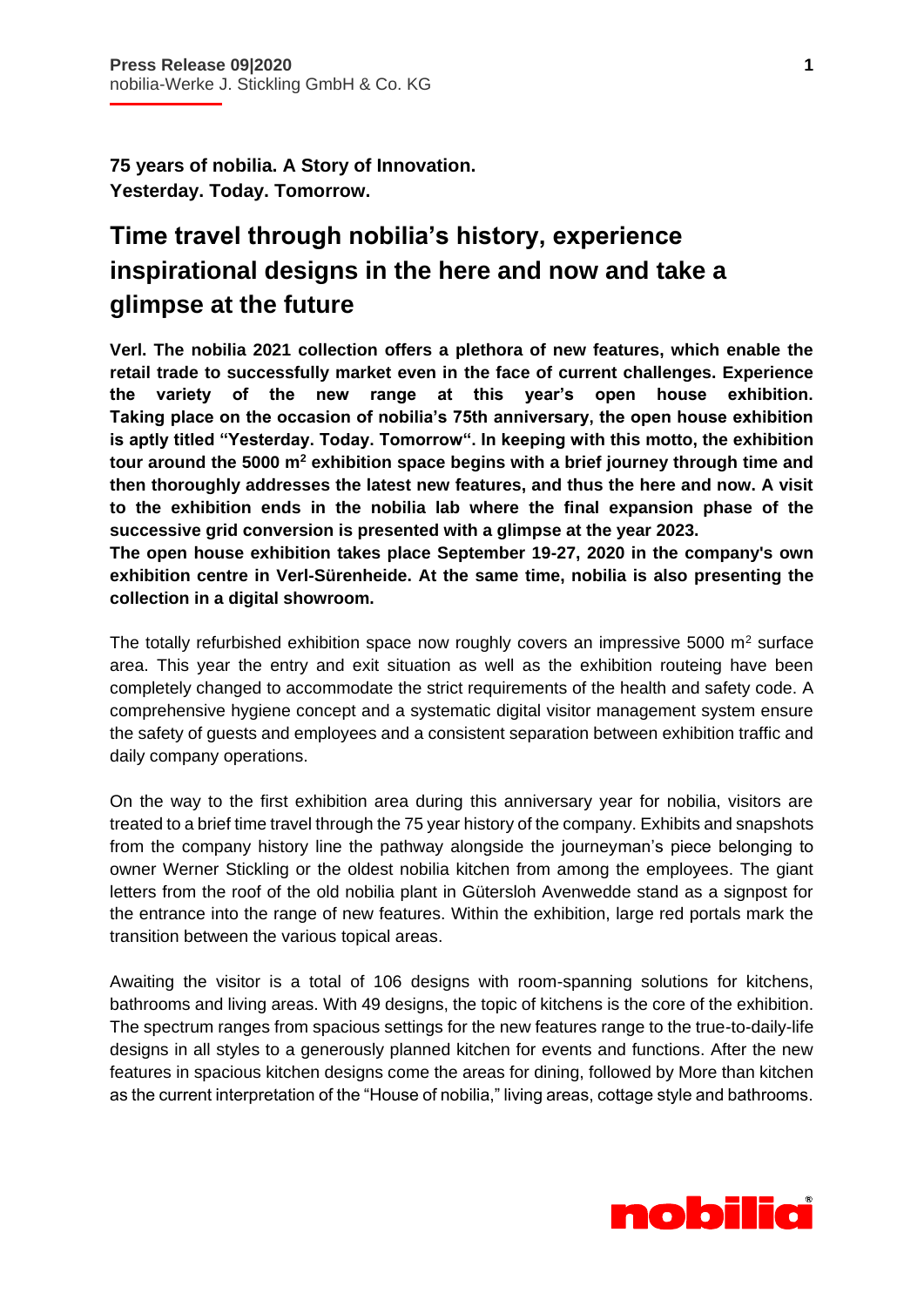İ

The bathroom collection, now in its third year at the open house exhibition, gets even more space than last year with 31 solutions. A special focus this year is on attractive solutions for guest- and small bathrooms. Moreover, there are four utility rooms, five dining rooms, ten living areas, three wardrobes, one dressing area, one home office and two cottage style buffets on display. These impressively illustrate how nobilia furnishings can be used to realise holistic living concepts for all rooms.

The electrical appliance area at the exhibition boasts a premiere. The new appliance partner, Samsung, presents its Infinite series of appliances for the first time. With a spaciously laid out special area covering 220  $m^2$ , the nobilia open house exhibition provides an attractive setting for Samsung. A total of 35 Samsung appliances with innovative functions and extraordinary design supplement the nobilia range.

Further new features are available through an expanded collaboration with BORA. The BORA hot plate extractor fan GP4 is available exclusively through nobilia's complete marketing programme. It has a self-contained design, and can be flush-mounted or surface-mounted. Thanks to the Easy-Fitting-System the GP4 can be mounted as quickly and easily as a conventional hot plate. Optimised built-in dimensions enable perfect planning and make use of the entire nobilia drawer interior beneath the hot plate extractor fan. nobilia's product range has been technically optimised to simplify installation and thus reduce installation times to a minimum. This exclusive combination is presented at the BORA exhibition stand.

A separate section provides information about the quick delivery programme "nobilia elements". This flexible, modularly constructed quick delivery concept is geared towards retailers who, along with commission-based nobilia designs with a regular delivery time, also desire an alternative that is available quickly. The elements range encompasses select product building blocks for kitchens, bathrooms and living areas, which are kept in stock. Thus, the goods can be delivered or picked up within 24 hours of ordering.

At the exhibition market square visitors can find information about all the technical elements, lighting, cutlery trays, sinks, mixing taps, niche décors and designs for fronts, handles and worktops. Additionally there are agency partners for advertising, software solutions by RMTsoft and installation services for the retail trade.

The nobilia lab is devoted to the grid conversion this year. There, three very generously designed kitchens demonstrate the final expansion phase of the new nobilia grid as well as the future possibilities for designs. This year the lab is the finale at the end of the exhibition tour.

In addition to the open house exhibition nobilia is presenting its new features virtually in its very own digital showroom. It contains a total of 37 designs, which have been developed entirely as CGI (Computer Generated Images). Within the individual rooms—25 of which are for the kitchen, six for the bathroom and six for the living area—the user can proceed through controlled movements, explore new features and highlights at predefined touchpoints and view product variations.